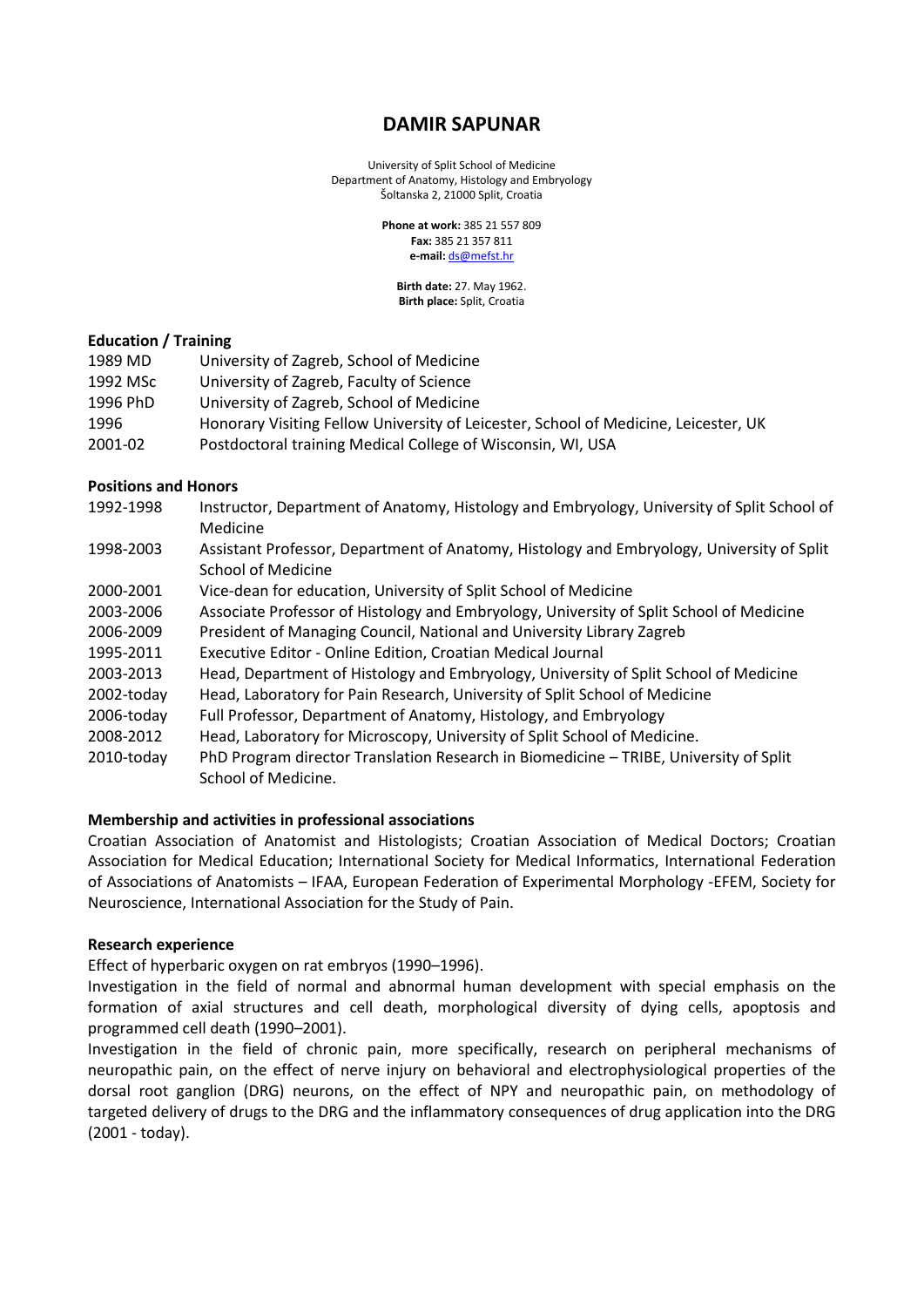### **Fellowships**

| 1996      | The fellowship of the International Society of Differentiation.                            |
|-----------|--------------------------------------------------------------------------------------------|
| 1996      | Honorary Visiting Fellow - Department of Pre-Clinical Sciences, Medical School, University |
|           | of Leicester.                                                                              |
| 2001-2002 | Dostdoctoral fellowship - Department of Aperthesiology, Medical College of Wisconsin       |

2001‐2002 Postdoctoral fellowship – Department of Anesthesiology, Medical College of Wisconsin.

### **Research grants**

- ‐ Participation in the project "Formation of the head, axial and urogenital structures in the human embryos" supported by the Croatian Ministry of Science No. 3‐01‐069 (1992‐1997).
- ‐ Main coordinator of ALIS project CRO19 "Programmed cell death in the axial structures of the human embryo" (1995‐1998).
- ‐ Participation in the project "Development of the human central nervous system and spinal cord" No. 108194 (1997‐2002).
- Main coordinator of CARNet project "Virtual Medical School".
- Main coordinator "Virtual Medical School" supported by Croatian Ministry of Science and Technology No. 00‐100.
- Principal Investigator "Morphological diversity of the dying cells during human development" supported by the Croatian Ministry of Science and Technology No. 108510 (2002‐2006).
- Principal Investigator "Functional analysis of injured primary afferent neurons" supported by the Croatian Ministry of Science, Education and Sports No. 216‐2160528‐0522 (2007‐2010).
- ‐ Project Coordinator, Unity Through Knowledge 2A (UKF) (2011).
- ‐ Participation in "Initiative for Improving Pain Education Grant" (IASP) (2009–2010).
- ‐ Main Coordinator "Nerve Injury and Neuropathic Pain" Program Project Grant supported by the Croatian Ministry of Science, Education and Sports No. 2160528 (2007‐2013).
- ‐ Consultant in "DRG engraftment of transduced mesenchymal stem cells to treat neuropathic pain" NIH grant 5R01NS079626‐02.
- Participation in "Molecular Memory in Diabetic Neuropathy" (HRZZ) (2010‐2013).
- Participation in "Auditory neuro‐electronic interfaces" BICRO PoC (2012‐today).
- Principal investigator in "Treating neuropathic pain with dorsal root ganglion stimulation NeuroMod" HRZZ (2014-).

## **Teaching activities**

Graduate education in Histology and Embryology; Elective subjects "Development and congenital kidney diseases", "Fertilization" and "The puzzle of Pain".

Postgraduate teaching – Postgraduate study Translational Research in Biomedicine‐TRIBE, Medical School Split; CME Course "The Puzzle of Pain".

Visiting professor on postgraduate studies at University of Nova Gorica, Medical School Rijeka and Mostar.

## **Other activities**

1992‐1995 Editorial council of Science Communication 1991‐1997 Editorial council of Croatian Medical Annals

1996‐2011 Executive editor – Electronic Publishing ‐ Croatian Medical Journal

## **Referee for:**

Anesthesia & Analgesia, Neurological Sciences, Cellular and Molecular Neurobiology, Croatian Medical Journal, Journal of Pain Research, European Journal of Pain, Journal of Clinical Anesthesia, Journal of Advanced Nursing, SpringerPlus, Clinical and Experimental Pharmacology and Physiology, Neuromodulation: Technology at the Neural Interface, granting agencies, FP7 Marie Curie fellowships, MSc and PhD theses and faculty promotions.

## **Scientometric data:**

Number of peer reviewed articles: **100;** Number of citations according to the Web of Knowledge: **827** (without self‐citations: **712**); H‐index (Web of Knowledge): **16**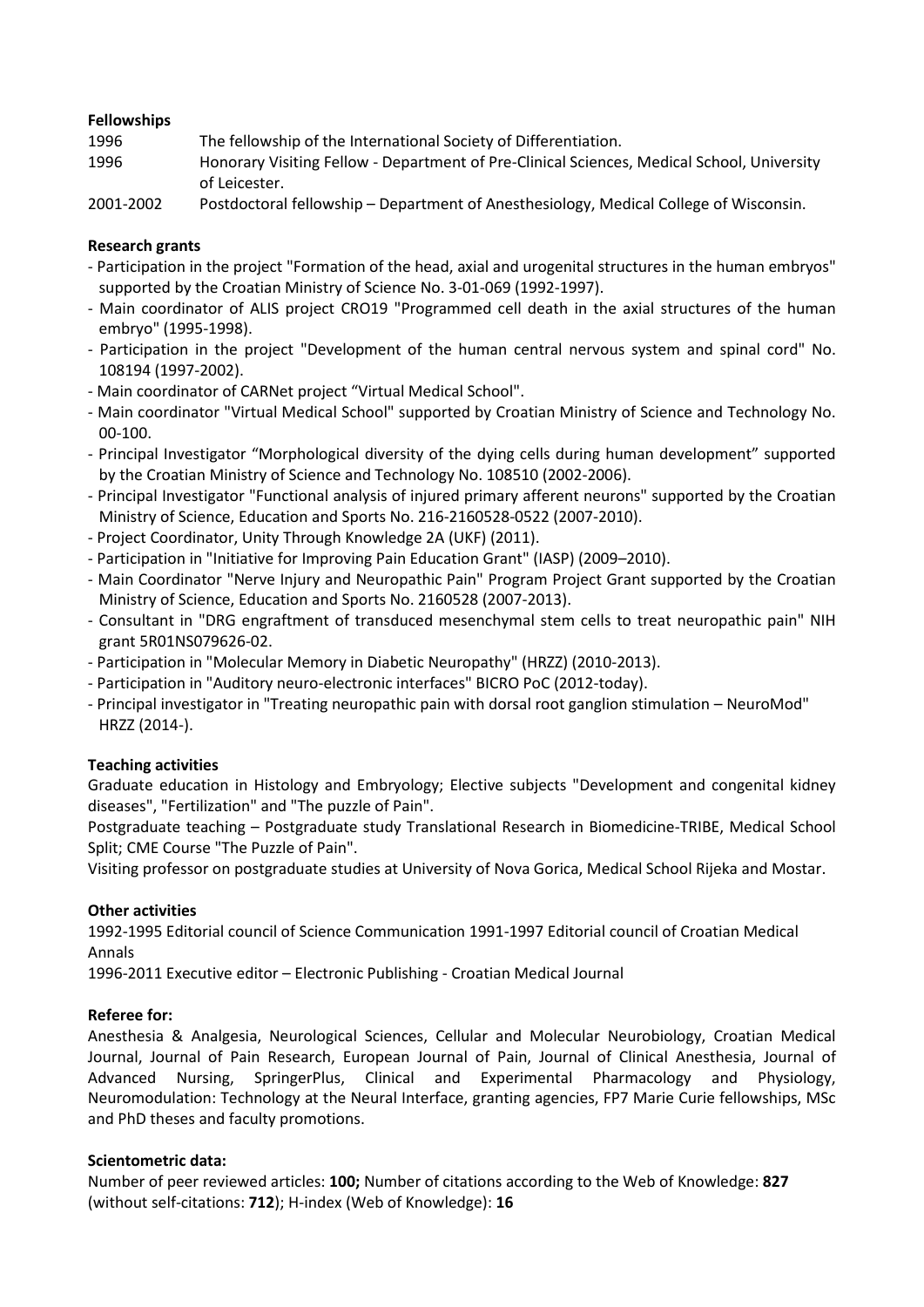### **PUBLICATIONS (Chronological order)**

- 1. Saraga-Babić M, Stefanović V, Sapunar D. Relationship between embryonic nothocord and chordoma. Med An 1992; 18: 205‐212. (*Chemical Abstracts*)
- 2. Pintarić I, Sapunar D, Gudelj I, Anđelinović Š, Kuzmić I. Remember they are humans. Croat Med J 1992; 33 Suppl 2: 34‐35. (*EMBASE*)
- 3. Kraljević LJ, Boshi S, Sapunar D. Contribution to the health services in Split. Croat Med J 1993; 34: 153-162. (*EMBASE*)
- 4. Sapunar D, Saraga-Babić M, Peruzović M, Marušić M. The effect of hyperbaric oxygen on rat embryos. Biol Neonate 1993; 63: 360‐369. *(CC)*
- 5. Saraga-Babić M, Sapunar D, Stefanović V. Histological features of axial structures during embryonic and fetal stages of human craniorachischisis. Acta Neuropath 1993; 86: 289‐294. *(CC)*
- 6. Vrdoljak E, Miše K, Sapunar D, Rozga A, Marušić M. Survival Analysis of Untreated Patients With Non-Small Cell Lung Cancer. Chest 1994; 106: 1797‐1800. *(CC)*
- 7. Sapunar D, Bego K, Pintarić I, Markotić A, Radić S. Effect of maternal oxygen inhalation on the experimentally produced uteroplacental insufficiency. Period Biol 1994; 96: 47‐48. *(Conference paper cited in Scopus)*
- 8. Radonić V, Barić D, Petričević A, Kovačević H, Sapunar D, Glavina‐Durdov M. War Injuries of the Crural Arteries. Br J Surg 1995; 82: 777‐783. *(CC)*
- 9. Sapunar D. Presentation Software in Teaching Practice: Do you Need Any Help Mr. Chips? MD Comp 1995; 12: 306‐310. *(CC)*
- 10. Saraga-Babić M, Sapunar D, Wartiovaara J. Variations in the Formation of the Human Caudal Spinal Cord. J Brain Res 1995; 36: 341‐347. *(SCIE)*
- 11. Petričević A, Bačić A, Ilić Nenad, Giunio L, Matić D, Sapunar D. Tupe ozljede srca i dijagnostičke teškoće. Liječ Vjesn 1995; 117: 227‐231. *(Medline)*
- 12. Petričević A, Radonić V, Ilić N, Petričević M, Zelić Z, Ferenca J, Sapunar D. Surgical experience at the Rama war hospital in Bosnia and Herzegovina. Isr J Med Sci 1995; 31: 630‐634. *(CC)*
- 13. Saraga-Babić M, Stefanović V, Lehtonen E, Sapunar D, Saraga M, Wartiovaara J. Neurulation mechanisms in the human development. Croat Med J 1996; 37: 7‐14. *(EMBASE)*
- 14. Saraga-Babić M, Krolo M, Sapunar D, Terzić J, Biočić M. Differences in origin and fate between the cranial and caudal spinal cord during normal and disturbed human development. Acta Neuropathol 1996; 91: 194‐199. *(CC)*
- 15. Sapunar D, Vilović K, Pintarić I, Vrdoljak E, Petri N, Saraga‐Babić M. Effect of Maternal Hyperoxigenation on the Experimentally Produced Uteroplacental Insufficiency in Rat. Reprod Fertil Dev 1996; 8: 379‐381. *(CC)*
- 16. Marušić M, Sapunar D. Obrazloženje potrebe osnivanja Medicinskog fakulteta Sveučilišta u Splitu. Liječ Vjesn 1996; 118: 133‐138. *(Medline)*
- 17. Sapunar D, Sapunar‐Cambj L. Internet u medicini. Liječ Vjesn 1996; 118: 165‐171. *(Medline)*
- 18. Sapunar D. Trenutno stanje biomedicinske znanosti u Splitu. Med An 1996; 20: 59‐60.
- 19. Janković S, Sapunar D, Jurišić Z, Majić V. Medical support to a nonprofessional brigade during the Croatian Operation Storm. Milit Med 1997; 162: 37‐40. *(CC)*
- 20. Radonić V, Barić D, Giunio L, Bill B, Kovačević H, Sapunar D. War injuries of the femoral artery and vein: a report on 67 cases. Cardiovasc Surg 1997; 5: 641‐647. *(Medline)*
- 21. Radonić V, Budimir D, Bradarić N, Luksić B, Sapunar D. Envenomation by the Horned viper Vipera ammodytes Linnaeus. Milit Med 1997; 162: 179‐182. *(CC)*
- 22. Janković S, Jurišić Z, Majić V, Mulić R, Bradarić N, Sapunar D, Smoljanović M, Gotovac P. Organization and implementation of the preventive medicine measures on the southeren Croatian battleground: the experience of the home defense brigade. Internatonal Review of the Armed Forces Medical Services 1998; 71: 44‐49.
- 23. Krolo M. Vilovic K. Sapunar D. Vrdoljak E. Saraga-Babic M. Fibronectin expression in the developing human spinal cord, nerves, and ganglia. Croat Med J 1998; 39(4):386‐91. *(Medline)*
- 24. Janković S, Žuljan I, Sapunar D, Buća A, Pleština-Borjan I. Clinical and Radiological Management of Wartime Eye and Orbit Injuries. Milit Med 1998; 163: 423‐426. *(CC)*
- 25. Radonić V, Barić D, Giunio L, Buća A, Sapunar D, Marović A. Surgical treatment of kinked carotid artery. J Cardiovasc Surg 1998; 39: 557‐563. *(CC)*
- 26. Sapunar D. Computing for the next millennium. Croat Med J 1999; 40: 319‐320. *(CC)*
- 27. Sapunar D, Marušić M. The curriculum plan for the Split University Medical School--a modern concept for a new school. Liječ Vjesn 1999; 121: 208‐212. *(Medline)*
- 28. Vrdoljak E, Mise K, Sapunar D, Rozga A, Marusic M. Staging in untreated patients with small cell lung cancer. *Neoplasma. 2001; 48(2):154‐6, 2001. (CC)*
- 29. Sapunar D. The Medical School of Split ‐ overview of its activity from independence until today. Liječ Vjesn 2001; 123: 221‐230. *(Medline)*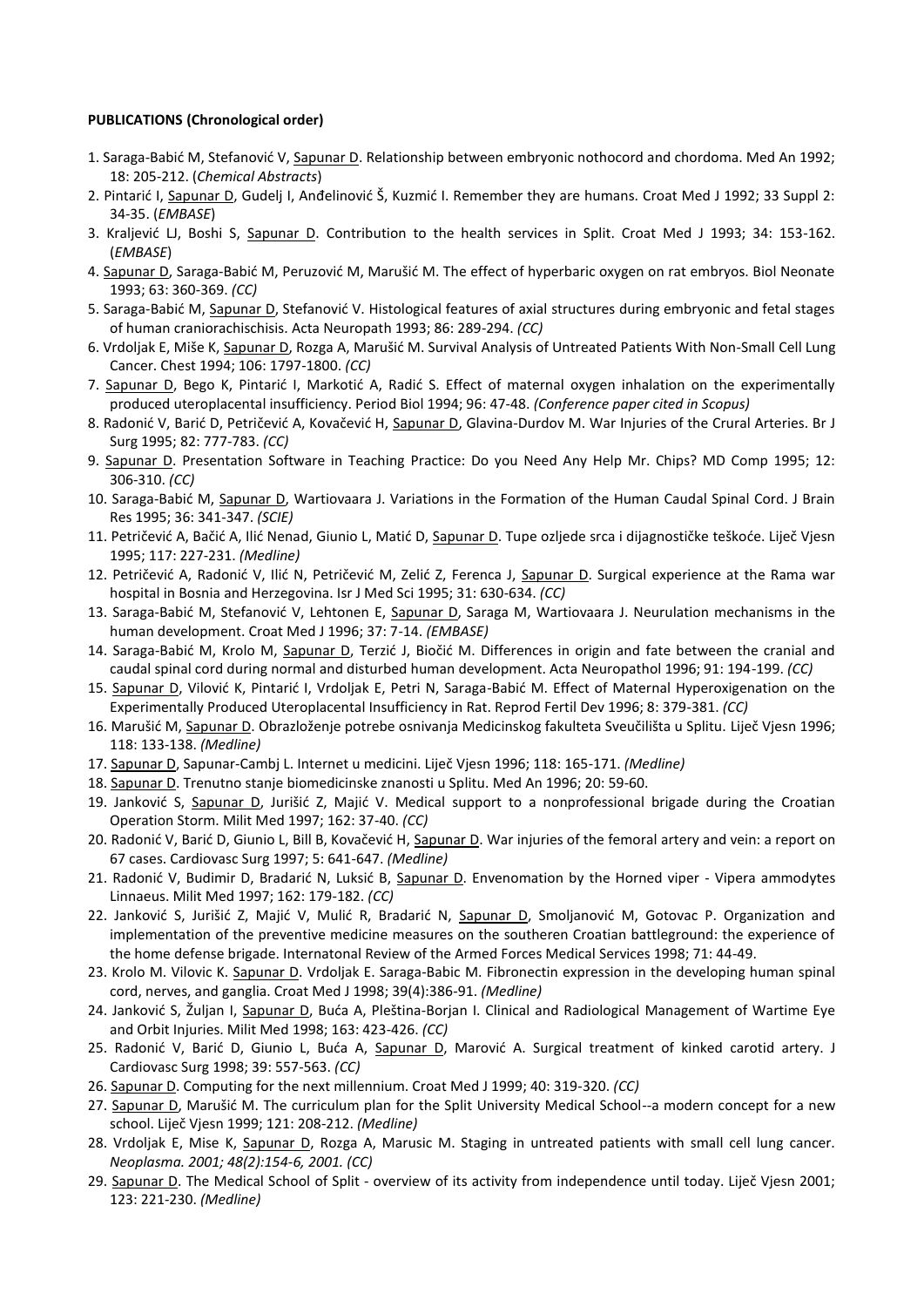- 30. Sapunar D, Vilović K, England M, Saraga-Babić M. Morphological diversity of dying cells during regression of the human tail. Ann Anat 2001; 183: 217‐222. *(CC)*
- 31. Vilović K, Sapunar D, Ilijić E, Mimica MD, England MA, Saraga-Babić M. Morphological characteristic of dying cells in axial structures of developing human embryos. Cell Tissues Organs 2001; 169(4): 347‐54. *(CC)*
- 32. Sarantopoulos C, McCallum B, Sapunar D, Kwok WM, Hogan Q. ATP-sensitive potassium channels in rat primary afferent neurons: the effect of neuropathic injury and gabapentin. Neurosci Lett 2003;343(3):185‐9.
- 33. Hogan Q, Sapunar D, Modric‐Jednacak K, McCallum JB. Detection of neuropathic pain in a rat model of peripheral nerve injury. Anesthesiology 2004;101(2):476‐87.
- 34. Vilovic K, Ilijic E, Glamoclija V, Kolic K, Bocina I, Sapunar D. Cell death in developing human spinal cord. Anat Embryol 2006;211(1):1‐9.
- 35. Glamoclija V, Vilovic K, Saraga-Babic M, Baranovic A, Sapunar D. Apoptosis and active caspase-3 expression in human granulosa cells. Fertil Steril 2005;83(2):426‐31.
- 36. Sapunar D, Ljubković M, Lirk P, McCallum JB, Hogan QH. Distinct membrane effects of spinal nerve ligation on injured and adjacent dorsal root ganglion neurons. Anesthesiology 2005;103:360‐76.
- 37. Sapunar D, Modric-Jednacak K, Grkovic I, Michalkiewicz M, Hogan Q. Effect of peripheral axotomy on pain-related behavior and dorsal root ganglion neurons excitability in NPY transgenic rats. Brain Res 2005;1063(1):48‐58.
- 38. Ivanisevic R, Sapunar D. Multiple authorship in a small medical journal ‐ A case study: Croatian Medical Journal. JASIST 2006;57(8):1073‐1078. *(CC)*
- 39. Carev D, Krnić D, Saraga M, Sapunar D, Saraga-Babić M. Role of mitotic, pro-apoptotic and antiapoptotic factors in human mesonephric and metanephric development. Pediatric Nephrology 2006;21:627‐36.
- 40. Vilovic K, Jurcevic S, Ivanisevic R, Sapunar D. Clincal skills teaching Survey at medical school in Split and Zagreb. Medicina 2006;42:26‐30.
- 41. McCallum JB, Kwok WM, Sapunar D, Fuchs A, Hogan Q. Painful peripheral nerve injury decreases calcium current in axotomized sensory neurons. Anesthesiology 2006 Jul;105(1):160‐8.
- 42. Znaor L, Lovric S, Hogan Q, Sapunar, D. Association of neural inflammation with hyperalgesia following spinal nerve ligation, Croat Med J, 48 (2007) 35‐42.
- 43. Vukojević K, Lovrić-Kojundzić S, Sapunar D. Hyperalgesia-type response reveals no difference in pain related behavior between Wistar and Sprague‐Dawley rats. Bosn J Basic Med Sci 2007 May;7(2):121‐6.
- 44. Vukojević K, Carev D, Sapunar D, Popovic D, Saraga-Babic M. Developmental patterns of caspase-3, bax and bcl-2 proteins expression in the human spinal ganglia. J Mol Histol 2008; 39: 339‐349.
- 45. Puljak L, Brnjas Kraljevic J, Barac Latas Vesna, Sapunar D. Demographics and motives of medical school applicants in Croatia. Med Teach. 2007 Oct;29(8):e227‐34. *(CC)*.
- 46. Simunovic VJ, Petkovic M, Miscia S, Petrovic M, Stallaerts R, Busselmaier W, Hebgen M, Horsch A, Horsch S, Krzan M, Svab I, Ribaric S, Zeleznik D, Santa Barbara J, Arapovic D, Bozic T, Duzel G, Ljubic F, Ostojic M, Skocibusic S, Spasojevic N, Zalihic A, Radic R, Mehic B, Nakas-Icindic E, Kordic D, Sapunar D, Tomic S, Ljuca F, Pranjic N, Seleskovic H, Tahirovic H, Tihic N, Bosnjak ZJ, Gamulin S, Kuzman I, Mandic Z, Kamberovic S, Hiljadnikova M, Tanović H. Short history of just mentorship and support. Croat Med J. 2008 Feb;49(1):18‐21.
- 47. Puljak L, Sapunar D. Turning Croatian Science Into Policy. Croat Med J 2008; 49;155‐7. *(CC)*.
- 48. Puljak L, Vukojevic K, Lovric Kojundzic S, Sapunar D. Assessing clinical and life sciences performance of research institutions in Split, Croatia: 2000‐2006. Croat Med J 2008; 49;164‐74. *(CC)*.
- 49. Puljak L, Lovric Kojundzic S, Sapunar D. Gender and academic medicine: a good pipeline of women graduates is not advancing. Teach Learn Med. 2008; 20(3):273‐8. *(CC)*.
- 50. Puizina-Ivić N, Sapunar D, Marasović D, Mirić L. An overview of Bcl-2 expression in histopathological variants of basal cell carcinoma, squamous cell carcinoma, actinic keratosis and seborrheic keratosis. Coll Antropol. 2008 Oct;32 Suppl 2:61‐5.
- 51. Lirk P, Poroli M, Rigaud M, Fuchs A, Fillip P, Huang C-Y, Ljubkovic M, Sapunar D, Hogan Q. Modulators of calcium influx regulate membrane excitability in rat dorsal root ganglion neurons. Anesth Analg. 2008 Aug;107(2):673‐85. *(CC)*.
- 52. Hogan Q, Lirk P, Poroli M, Rigaud M, Fuchs A, Fillip P, Ljubkovic M, Sapunar D. Restoration of calcium influx corrects membrane hyperexcitability in injured rat dorsal root ganglion neurons. Anesth Analg. 2008 Sep;107(3):1045‐51. *(CC)*.
- 53. Lovric Kojundzic S, Dujmovic I, Grkovic I, Sapunar D. Regional differences in epidermal thickness and behavioral response following partial denervation of the rat paw. Int J Neurosci. 2008 Dec;1189(12):1748‐62. *(CC)*.
- 54. Puljak L, Lovric Kojundzic S, Hogan QH, Sapunar D. Targeted delivery of pharmacological agents into rat dorsal root ganglion. J Neurosci Methods. 2009 Mar 15;177(2):397‐402.
- 55. Kosta V, Lovric Kojundzic S, Cambj Sapunar L, Sapunar D. Spine deformity in a rat model of neuropathic pain causes pain‐related behavior. Eur J Pain. 2009 Mar:13(3):243‐8.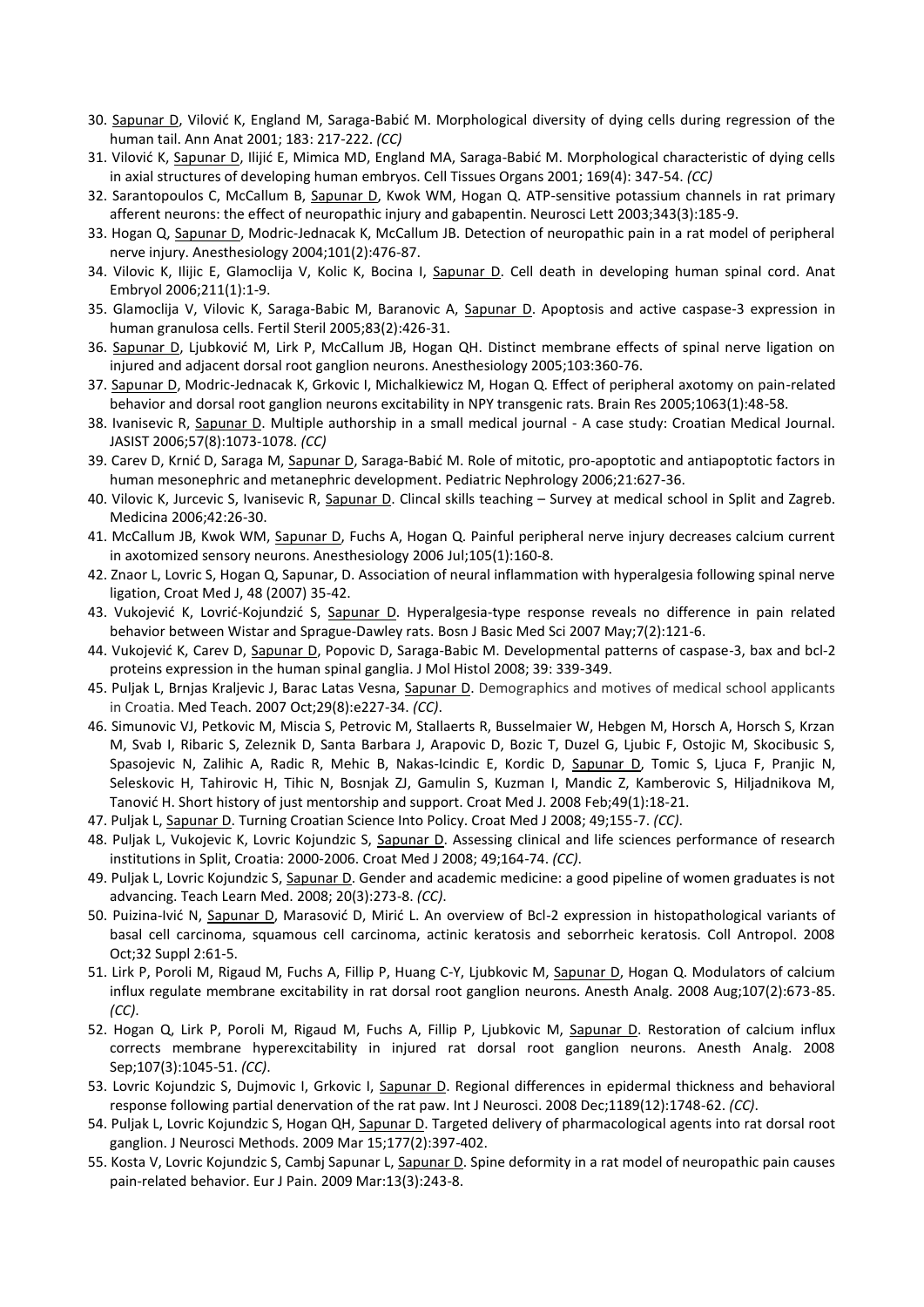- 56. Sapunar D, Puljak L. What can rats tell us about neuropathic pain? Critical evaluation of behavioral tests used in rodent pain models. Periodicum biologorum 2009; 111(2): 155‐160.
- 57. Puljak L, Lovric Kojundzic S, Hogan Q, Sapunar D. Lidocaine injection into the rat dorsal root ganglion causes neuroinflammation and pain‐related behavior. Anesth Analg. 2009 Mar 108;(3):1021‐6.
- 58. Lovric Kojundzic S, Puljak L, Hogan Q, Sapunar D. Depression of Ca2+/Calmodulin-Dependent Protein Kinase II in Dorsal Root Ganglion Neurons after Spinal Nerve Ligation. J Comp Neurol 2010 Jan1;518(1):64‐74.
- 59. Koceic A, Mestrovic A, Vrdoljak L, Vukojevic K, Barac‐Latas V, Drenjancevic‐Peric I, Biocina‐Lukenda D, Sapunar D, Puljak L. Analysis of the elective curriculum in undergraduate medical education in Croatia. Medical education 2010;44(4):387‐95
- 60. Guić MM, Košta V, Aljinović J, Sapunar D, Grković I. Characterization of spinal afferent neurons projecting to different chambers of the rat heart. Neurosci Lett. 2011 Feb 18;490(1):36‐40. Epub 2010 Dec 15.
- 61. Košta V, Guić MM, Aljinović J, Sapunar D, Grković I. Immunohistochemical characteristics of neurons in nodose ganglia projecting to the different chambers of the rat heart. Auton Neurosci. 2010; 155(1‐2):33‐8.
- 62. Sapunar D, Vukojevic K, Kostic S, Puljak L. Attenuation of pain‐related behavior evoked by injury through blockade of neuropeptide Y Y2 receptor. PAIN. 2011;152:1173‐1181.
- 63. Sapunar D, Kostic S, Banozic A, Ferhatovic L, Puljak L. Pain research in Croatia: Analysis of bibliometric trends. Periodicum biologorum. 2011;113(2):137‐140.
- 64. Maric A, Banozic A, Cosic A, Kraljevic S, Sapunar D, Puljak L. Validation of the Croatian Pain Catastrophizing Scale through a study on the influence of medical education on pain catastrophizing. Periodicum biologorum. 2011;113(2):171‐175.
- 65. Kraljevic S, Banozic A, Maric A, Cosic A, Sapunar D, Puljak L. Parents' pain catastrophizing is related to pain catastrophizing of their adult children. International Journal of Behavioral Medicine. 2012 Mar;19(1):115‐9.
- 66. Puljak L, Sapunar D. Web‐based elective courses for medical students: an example in Pain. Pain Medicine. 2011;12(6):854‐63.
- 67. Fischer G, Kostic S, Nakai H, Park F, Sapunar D, Yu H, Hogan Q. Direct injection into the dorsal root ganglion: technical, behavioral, and histological observations. J Neurosci Methods. 2011 Jul 15;199(1):43‐55. Epub 2011 Apr 21.
- 68. Sapunar D, Kostic S, Banozic A, Puljak L. Dorsal root ganglion a potential new target for neuropathic pain. J Pain Res 2012;5:31‐8.
- 69. Grkovic I, Sapunar D, Marusic M. Ways to address challenges of a modern medical curriculum: living academic medicine at the University of Split School of Medicine. Acta Medica Academica 2012;41(1):7‐17.
- 70. Ferhatovic L, Banozic A, Kostic S, Sapunar D, Puljak L. Sex differences in pain-related behavior and expression of calcium/calmodulin‐dependent protein kinase II in dorsal root ganglia of rats with diabetes type 1 and type 2. Acta Histochem. 2013 Jun;115(5):496‐504.
- 71. Jukic M, Kardum G, Sapunar D, Puljak L. Treatment of chronic musculoskeletal back pain in a tertiary care Pain Clinic. Journal of Musculoskeletal Pain December 2012; 20(4): 277‐283.
- 72. Klinar I, Ferhatovic L, Banozic A, Raguz M, Kostic S, Sapunar D, Puljak L. Physicians' attitudes about interprofessional treatment of chronic pain: family physicians are considered the most important collaborators. Scand J Caring Sci. 2013;27(2):303-10.
- 73. Busic Z, Kostic S, Kosta V, Carija R, Puljak L, Sapunar D. Postlaminectomy stabilization of the spine in a rat model of neuropathic pain reduces pain‐related behavior. Spine (Phila Pa 1976). 2012 Oct 15;37(22):1874‐82.
- 74. Kostic S, Puljak L, Sapunar D. Attenuation of pain‐related behavior evoked by carrageenan injection through blockade of neuropeptide Y Y1 and Y2 receptors. Eur J Pain 2013;17(4):493.
- 75. Maslov Kruzicevic S, Barisic KJ, Banozic A, Esteban CD, Sapunar D, Puljak L. Predictors of attrition and academic success of medical students: a 30‐year retrospective study. PloS ONE 2012;7(6):e39144. Epub 2012 Jun 18.
- 76. Ferhatovic L, Banozic A, Kostic S, Ticinovic Kurir T, Novak A, Vrdoljak L, Heffer M, Sapunar D, Puljak L. Expression of calcium/calmodulin‐dependent protein kinase II and pain‐related behavior in rat models of type 1 and type 2 diabetes. Anesthesia & Analgesia. Anesth Analg. 2013; 116(3): 712‐21.
- 77. Gemes G, Koopmeiners A, Rigaud M, Lirk P, Sapunar D, Bangaru ML, Vilceanu D, Garrison SR, Ljubkovic M, Mueller SJ, Stucky CL, Hogan QH. Failure of Action Potential Propagation in Sensory Neurons: Mechanisms and Loss of Afferent Filtering in C‐type Units after Painful Nerve Injury. J Physiol 2013;591(Pt4):111-31.
- 78. Markotic F, Cerni Obrdalj E, Zalihic A, Pehar R, Hadziosmanovic Z, Pivic G, Durasovic S, Grgic V, Banozic A, Sapunar D, Puljak L. Adherence to pharmacological treatment of chronic non-malignantpain in individuals aged 65 and older. Pain Medicine 2013;14(2):247-56.
- 79. Cosic A, Ferhatovic L, Banozic A, Kraljevic S, Maric A, Sapunar D, Puljak L. Pain catastrophizing changes during menstrual cycle. Psychology, Health & Medicine. 2013;18(6):735-41.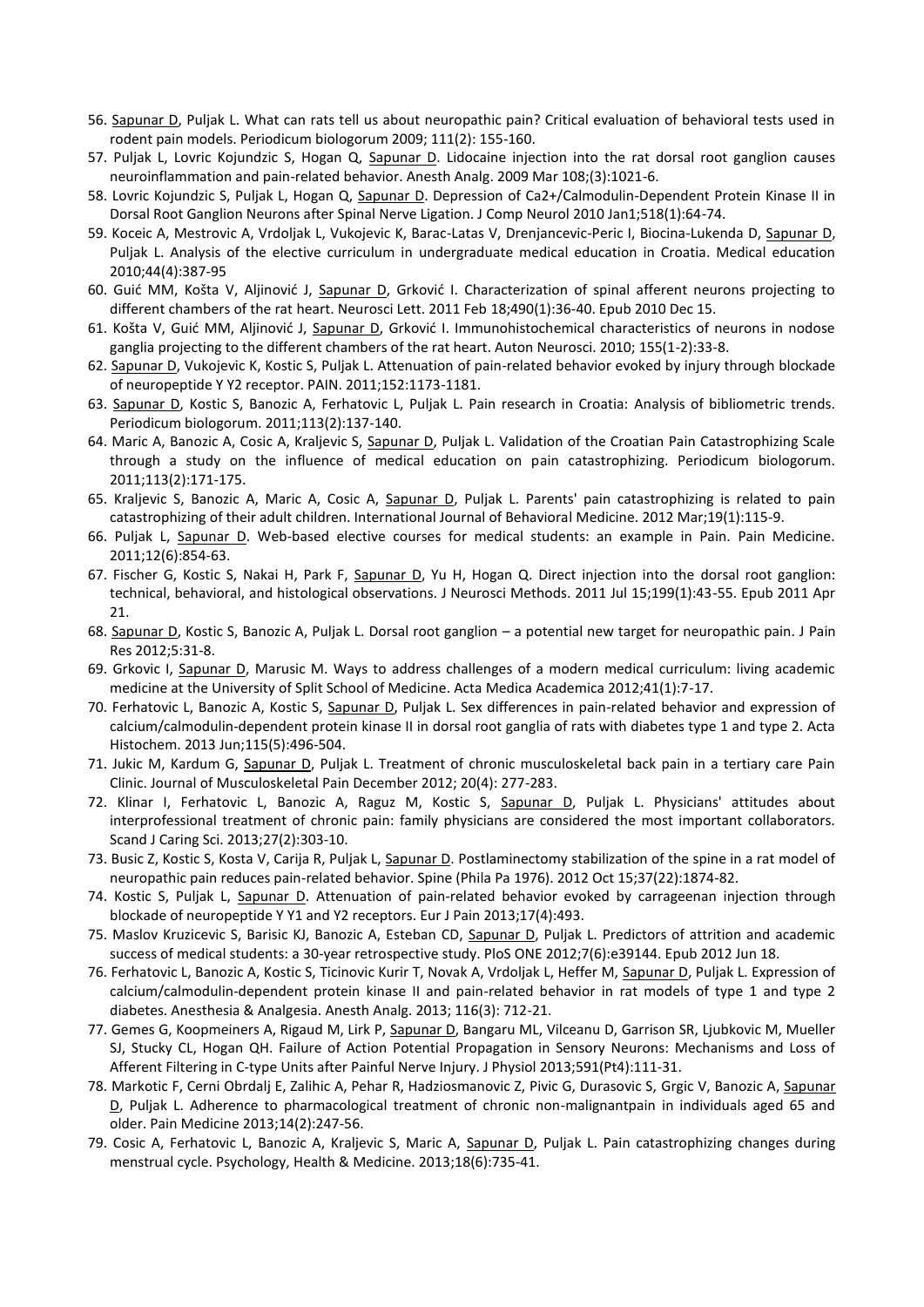- 80. Tesija RA, Maslov Kruzicevic S, Banozic A, Esteban CD, Sapunar D, Puljak L. Extension of the course duration and stricter study organization have positive impact on attrition and academic performance of medical students. Croatian Medical Journal. 2013:54:192‐7.
- 81. Vrdoljak L, Mijacika T, Milicevic T, Sapunar D, Puljak L. Impact of a recruitment campaign on students' applications to medical school. Acta Medica Academica. 2013;42(1):32‐40.
- 82. Jelicic Kadic A, Boric M, Ferhatovic L, Banozic A, Sapunar D, Puljak L.Intrathecal inhibition of calcium/calmodulin‐dependent protein kinase II in diabetic neuropathy adversely affects pain‐related behavior. Neurosci Lett. 2013;554:126-30.
- 83. Yu H, Fischer G, Ferhatovic L, Fan F, Light AR, Weihrauch D, Sapunar D, Nakai H, Park F, Hogan QH. Intraganglionic AAV6 results in efficient and long-term gene transfer to peripheral sensory nervous system in adult rats. PLoS One. 2013;8(4):e61266.
- 84. Kadic AJ, Boric M, Kostic S, Sapunar D, Puljak L. The effects of intraganglionic injection of calcium/calmodulin‐dependent protein kinase II inhibitors on pain‐related behavior in diabetic neuropathy. Neuroscience. 2013;256:302-8.
- 85. Borić M, Jelicic Kadic A, Ferhatović L, Sapunar D, Puljak L. Calcium/calmodulin-dependent protein kinase II in dorsal horn neurons in long-term diabetes. Neuroreport 2013;24(17):992-6.
- 86. Banozic A, Grkovic I, Puljak L, Sapunar D. Behavioral changes following experimentally induced acute myocardial infarction in rats. Int. Heart J. 2014;55(2):169-77.
- 87. Kostic S, Pan B, Guo Y, Yu H, Sapunar D, Kwok WM, Hudmon A, Wu HE, Hogan QH. Regulation of voltage-gated Ca(2+) currents by Ca(2+)/calmodulin-dependent protein kinase II in resting sensory neurons. Mol Cell Neurosci 2014;62:10-8.
- 88. Chen Y, Chalmers I; TTi Editorial Alliance. Testing treatments interactive (TTi): helping to equip the public to promote better research for better health care. J Evid Based Med. 2015 May;8(2):98-102.
- 89. Fidahić M, Dogan K, Sapunar D, Puljak L. National survey of pain clinics in Croatia: Organization and services. Acta Med Acad. 2015;44(1):18-30.
- 90. Maxwell LJ, Wells GA, Simon LS, Conaghan PG, Grosskleg S, Scrivens K, Beaton DE, Bingham CO 3rd, Busse JW, Christensen R, Goel N, Jüni P, Kaiser U, Lyddiatt A, Mease PJ, Ostelo RW, Phillips K, Sapunar D, Singh JA, Strand V, Taylor AM, Terwee CB, Tugwell P. Current State of Reporting Pain Outcomes in Cochrane Reviews of Chronic Musculoskeletal Pain Conditions and Considerations for an OMERACT Research Agenda. J Rheumatol. 2015 Sep 15. pii: jrheum.141423. [Epub ahead of print]
- 91. Jelicic Kadic A, Vucic K, Dosenovic S, Sapunar D, Puljak L. Extracting data from figures with software was faster, with higher interrater reliability than manual extraction. J Clin Epidemiol. 2016 Jun;74:119-23.
- 92. Sapunar D, Grković I, Lukšić D, Marušić M. Management of teaching processes using the Share point platform: A case study from the University of Split School of Medicine. Acta Med Acad. 2016 May;45(1):34-8.
- 93. Sapunar D, Grković I, Lukšić D, Marušić M. The business process management software for successful quality management and organization: A case study from the University of Split School of Medicine. Acta Med Acad. 2016 May;45(1):26-33.
- 94. Repić T, Madirazza K, Bektur E, Sapunar D. Characterization of dorsal root ganglion neurons cultured on silicon micro-pillar substrates. Sci Rep 2016;23(6):39560.

#### **Mentorship**

- 1. Puizina‐Ivić N. Expression of Bcl‐2 in histopathological variants of basal cell carcinoma, squamous cell carcinoma, actinic keratosis and seborrheic keratosis. (Doctoral thesis). Zagreb: University of Zagreb School of Medicine, 2001.
- 2. Glamočlija V. Apoptosis and active caspase‐3 expression in human granulosa cells. (Master of science thesis). Split: University of Split School of Medicine, 2003.
- 3. Ilijić E. Morfologija umiručih stanica tijekom razvoja i obnavljanja epidermisa ljudske kože. (Master of science thesis). Split: University of Split School of Medicine, 2003.
- 4. Restović‐Dujmović Ivana. Uloga eksperimentalno izazvane denervacije na morfologiju kože štakora. (Master of science thesis). ). Split: University of Split School of Medicine,2007.
- 5. Ljubo Znaor. Association of neural inflammation with hyperalgesia following spinal nerve ligation in rat. (Medical School). Split, University of Split School of Medicine, 2007
- 6. Kosta V. Spine deformity in a rat model of neuropathic pain causes pain‐related behavior. (Master of science thesis). Split: University of Split School of Medicine, 2007.
- 7. Puljak L. Mechanisms of insulin resistance in amiodaron model of fatty liver. (Doctoral thesis). Split: University of Split School of Medicine, 2008.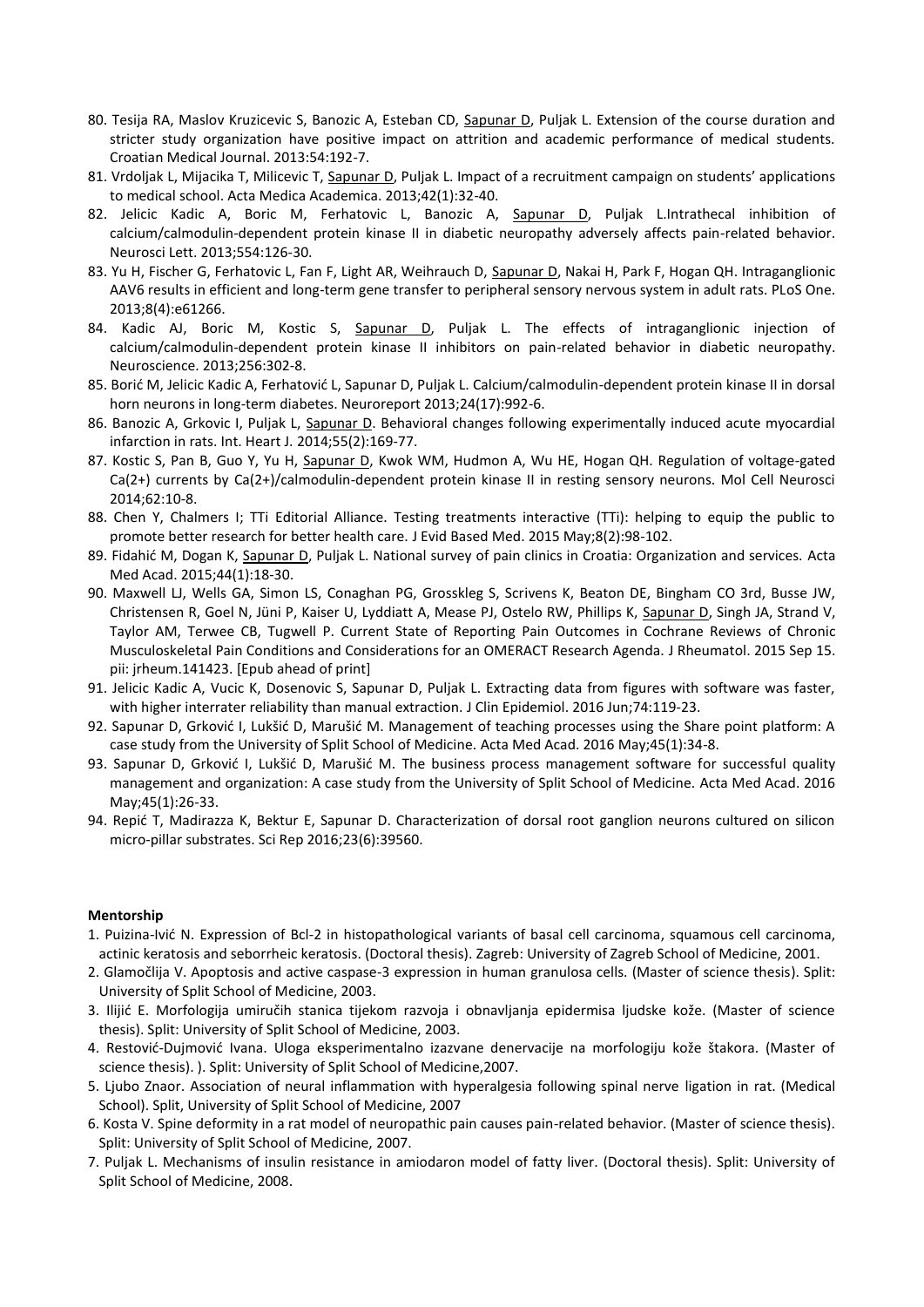- 8. Lovrić‐Kojundžić S. Depression of Ca2/Calmodulin‐Dependent Protein Kinase II in Dorsal Root Ganglion Neurons after Spinal Nerve Ligation. (Doctoral thesis) Split, University of Split School of Medicine, 2009.
- 9. Elizabeth Wager. Peer review and editorial process for improving the quality of research reporting / (Doctoral thesis) Split: University of Split School of Medicine, 2010. 10
- 10. Bušić, Željko. Postlaminectomy stabilization of the spine in a rat model of neuropathic pain reduces pain‐related behavior. (Doctoral thesis) Split: University of Split School of Medicine, 2012.
- 11. Sandra Kostić. Blockade of Y1 and Y2 Neuropeptide Y receptors attenuated pain related behavior in rat model of neuropathic and inflammatory pain. (Doctoral thesis) Split: University of Split School of Medicine, 2013.
- 12. Adriana Banožić: Behavioral changes following experimentally-induced acute myocardial infarction in rats. (Doctoral thesis) Split: University of Split School of Medicine, 2014.

### **Educational texts**

- Saraga‐Babić M, Švajger A, Sapunar D, Pintarić I, Anđelinović Š, Saraga M. Development and congenital kidney diseases. University of Zagreb, Medical School ‐Split Branch, 1992.
- Banović I, Peruzović M, Saraga‐Babić M, Sapunar D. Fertilization. University of Zagreb, Medical School Split Branch, 1992.
- Translation of the two chapters in "Basic Histology" Junqueira LC et al.
- Sapunar D. Education and Internet. In: Jakšić Ž, Pokrajac N, Šmaljcelj A. Art of medical teaching. Zagreb: Medical School Zagrebu, 2000.
- Saraga‐Babić M, Sapunar D. Sobotta Igrom kroz anatomiju 5: Embriologija. Jastrebarsko: Naklada Slap, 2002.
- Sapunar D, Pernjak Pugel E (Editors Croatian Edition). Sobotta histološki atlas. Jastrebarsko: Naklada slap, 2004.
- Sapunar D, Saraga Babic M. Histology Atlas. University of Split Medical School, Split 2008.

#### **Computer software**

- Roje S, Sapunar D. Question Manager ‐QUEM (DOS version). Medical School ‐Split Branch, 1992.
- Saraga‐Babić M, Sapunar D. Atlas of Human Embryology. Chronolab, Chrono Educa, 1996.
- Saraga‐Babić M, Sapunar D, Puljak L, Vukojević K, Lovrić Kojundžić S. Histology Atlas. Virtual Medical School, 2007.

#### **Book reviews**

- Sapunar D. Book Reviews ‐How to Learn and Teach in Medical School: A Learner‐Centered Approach. Soc Sci Med 1996; 43: 132.
- Sapunar D. Book Review Measurement and evaluation of health education. Soc Sci Med 1996; 43: 1525.
- Sapunar D. Book Review The NPY family of peptides in immune disorders, inflammation, angiogenesis and cancer. Croat Med J 2007; 48: 759‐63.

### **Congress abstracts (selection)**

- Sapunar D, Saraga‐Babić M, Peruzović M, Marušić M. The effect of hyperbaric oxygen on rat embryos. In: Proceedings of the Seventh International Conference of the International Society of Differentation; 1992 July 19‐23; Helsinki, Finland.
- Sapunar D, Saraga‐Babić M, Peruzović M, Marušić M, Bradamante Ž. The effect of hyperbaric oxygen on rat embryos. In: Proceedings of the Fourth Congress of the Croatian Biologist, Croatian Biological Society; 1993, Zagreb.
- Saraga‐Babić M, Sapunar D, Stefanović V, Histological characteristic of the central nervous system, notochord and vertebral column in human craniorachishisis. In: Proceedings of the 16th. Alps Adria meeting of anatomists; 1993 May 20‐23; Zagreb, Croatia.
- Sapunar D, Bego K, Pintarić I, Markotić A, Radić S. Effect of maternal oxygen inhalation on the experimentally produced uteroplacental insufficiency. (extended abstract) Period biol 1994; 1: 47‐48.
- Sapunar D, Bego K, Pintarić I, Markotić A, Radić S. Effect of maternal oxygen inhalation on the experimentally produced uteroplacental insufficiency. In: Proceedings of the 16th. Alps Adria meeting of anatomists; 1993 May 20‐23; Zagreb, Croatia.
- Saraga‐Babić M, Krolo M, Terzić J, Sapunar D. Neurulation defects during human development. In: Proceedings of the Internationa Congress of the European Developmental Biology Organization; 1995 July 9‐13, Toulouse, France.
- Saraga‐Babić M, Wartiovaara J, Stefanović V, Sapunar D, Lehtonen E. Intermediate filaments and apoptosis during human notochord development. In: Proceedings of the Third International Duodecim Symposium: Embryonic Induction: Models and Molecules; 1995 June 14‐17, Mariehamn, Aland, Finland.
- Sapunar D. Vilović K, England M, Saraga‐Babić M. Morphological diversitiy of dying cells during regression of the human tail. In: Proceedings of the 9th International Conference of the International Society of Differentiation; 1996 September 28 ‐October 2, Pisa, Italy.